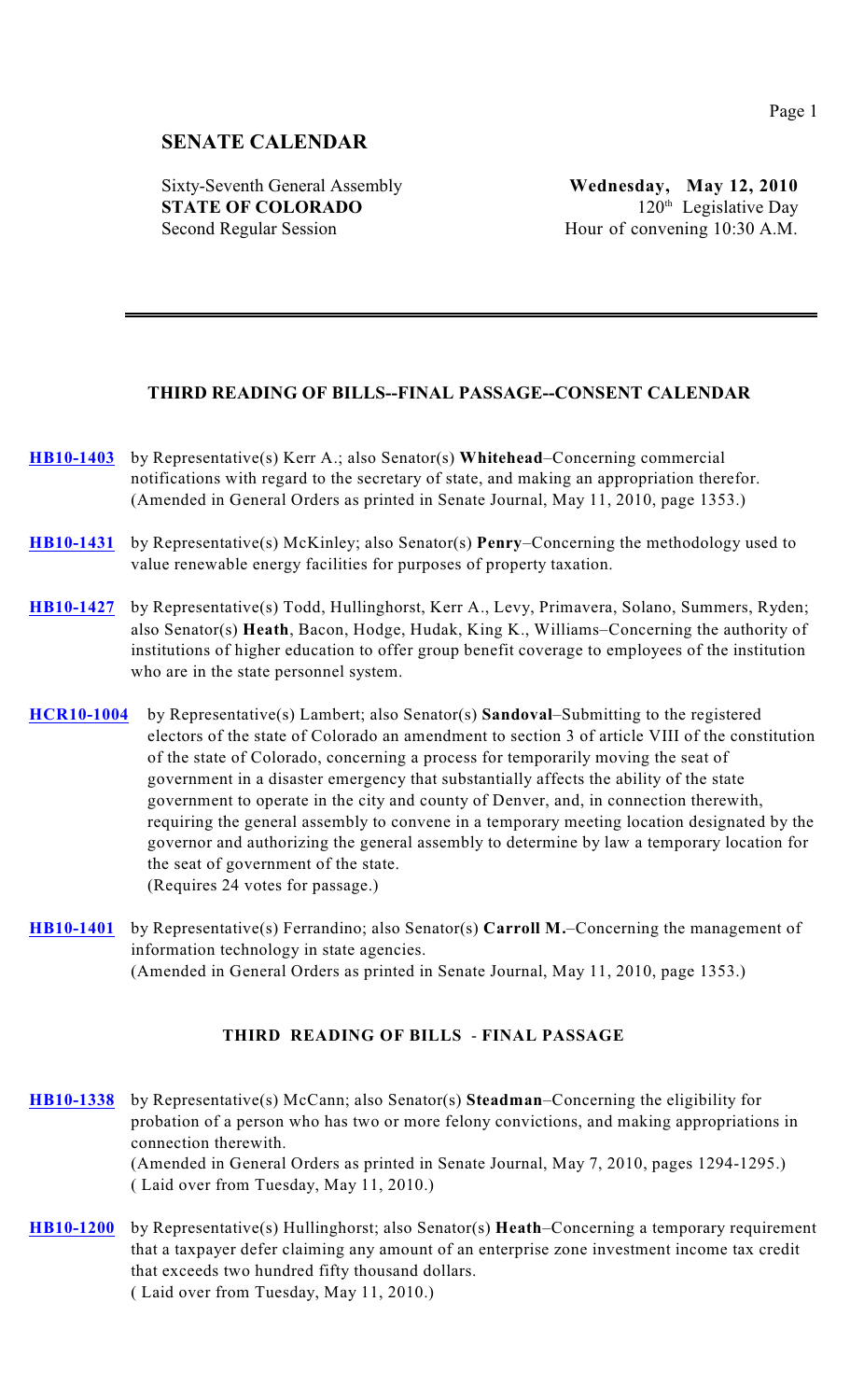#### Page 2

- **[HB10-1181](http://www.leg.state.co.us/clics/clics2010a/csl.nsf/fsbillcont3/50B0A8ECF8E03598872576AA007CBC3E?Open&file=1181_rev.pdf)** by Representative(s) Todd; also Senator(s) **Bacon**–Concerning adjustments to the administration of the department of personnel, and making an appropriation therefor. (Amended in General Orders as printed in Senate Journal, May 11, 2010, page 1354-1355.)
- **[HB10-1013](http://www.leg.state.co.us/clics/clics2010a/csl.nsf/fsbillcont3/9680CFDB4509BE9D872576A800285E7A?Open&file=1013_rev.pdf)** by Representative(s) Middleton, Massey, Merrifield, Scanlan, Stephens; also Senator(s) **Romer**, King K., Spence, Steadman–Concerning the modification of certain provisions related to the administration of public schools from kindergarten through the twelfth grade. (Amended in General Orders as printed in Senate Journal, May 11, 2010, page 1355-1559.)
- **[HB10-1287](http://www.leg.state.co.us/clics/clics2010a/csl.nsf/fsbillcont3/0B90254BA7CE9C7E872576AB006E1680?Open&file=1287_rev.pdf)** by Representative(s) Lambert, Acree, Baumgardner, Bradford, DelGrosso, Ferrandino, Gardner C., Gerou, Kerr J., Looper, May, McNulty, Murray, Nikkel, Pommer, Priola, Sonnenberg, Stephens, Summers, Tipton; also Senator(s) **Cadman**, Renfroe, Harvey, Mitchell, Keller, King K., Kopp, Lundberg, Schultheis, Spence, Tapia, White–Concerning the use of a state-owned motor vehicle for commuting purposes. (Amended in General Orders as printed in Senate Journal, May 11, 2010, page 1359.)
- **[HB10-1360](http://www.leg.state.co.us/clics/clics2010a/csl.nsf/fsbillcont3/E1BCEF14BFB7AE6D872576BF0075BAAA?Open&file=1360_rev.pdf)** by Representative(s) Pace, Apuan, Casso, Court, Ferrandino, Fischer, Kagan, Kefalas, Levy, Looper, McCann, McFadyen, Merrifield, Miklosi, Ryden, Vigil, Weissmann; also Senator(s) **Steadman**, Carroll M., Foster, Hudak, Morse, Newell, Romer, Tapia–Concerning changes to certain parole-related statutes to reduce the number of parolees who return to the department of corrections, and making an appropriation in connection therewith (Amended in General Orders as printed in Senate Journal, May 11, 2010, page 1359.)
- **[HB10-1413](http://www.leg.state.co.us/clics/clics2010a/csl.nsf/fsbillcont3/A49AF845C0A4291A872576D2008110BE?Open&file=1413_rev.pdf)** by Representative(s) Levy and May, Carroll T.; also Senator(s) **Newell and Lundberg**–Concerning juveniles who are tried as adults, and making an appropriation in connection therewith. (Amended in General Orders as printed in Senate Journal, May 11, 2010, page
- **[HB10-1176](http://www.leg.state.co.us/clics/clics2010a/csl.nsf/fsbillcont3/86037E8941DB7E2A872576A80029D88E?Open&file=1176_rev.pdf)** by Representative(s) Vaad; also Senator(s) **Mitchell**–Concerning recovery audits for government overpayments of tax dollars and making an appropriation therefor. (Amended in General Orders as printed in Senate Journal, May 11, 2010, page 1360-1361.)
- **[HB10-1374](http://www.leg.state.co.us/clics/clics2010a/csl.nsf/fsbillcont3/613593E17756B084872576CD005378DE?Open&file=1374_rev.pdf)** by Representative(s) Ferrandino, Levy, Waller; also Senator(s) **Penry**, Morse, Steadman–Concerning parole. (Amended in General Orders as printed in Senate Journal, May 11, 2010, page 1361.)
- **[HB10-1421](http://www.leg.state.co.us/clics/clics2010a/csl.nsf/fsbillcont3/339E0AE2872C2E14872576F600525464?Open&file=1421_rev.pdf)** by Representative(s) May and Weissmann, Ferrandino, Pommer, Lambert, Gardner B., Waller; also Senator(s) **King K. and Tochtrop**–Concerning the decommission of a correctional facility operated by the department of corrections. (Amended in General Orders as printed in Senate Journal, May 11, 2010, page 1361.)
- **[HB10-1430](http://www.leg.state.co.us/clics/clics2010a/csl.nsf/fsbillcont3/082C3275422712CA872576AA006937C0?Open&file=1430_rev.pdf)** by Representative(s) Solano and Scanlan, Benefield, Ferrandino, Fischer, Massey, Merrifield, Middleton, Peniston, Ryden, Schafer S., Todd, Vigil; also Senator(s) **Hudak**–Concerning assessments in the elementary and secondary education system. (Amended in Special Orders as printed in Senate Journal, May 11, 2010, page 1383.)
- **[HB10-1391](http://www.leg.state.co.us/clics/clics2010a/csl.nsf/fsbillcont3/C1959E96A707A9D3872576E00073BDEA?Open&file=1391_rev.pdf)** by Representative(s) Rice, Court, Levy, McCann, Ryden; also Senator(s) **Boyd**, Hudak, Newell, Steadman–Concerning the elimination of the repeal of certain provisions requiring that the Colorado bureau of investigation deny the transfer of a firearm to a person if the bureau receives certain information about the person's criminal history in response to a search of a criminal history records database.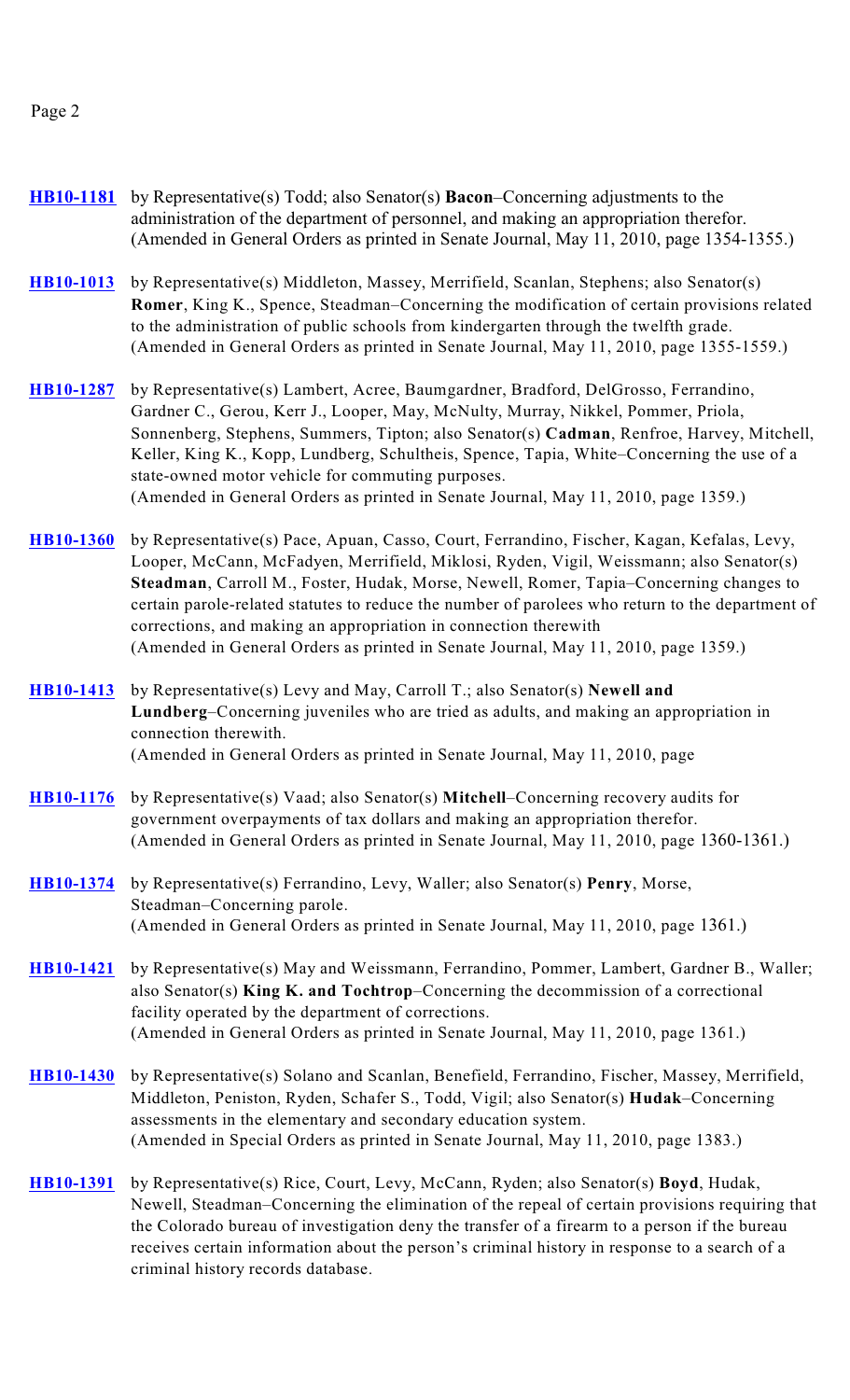**[HB10-1411](http://www.leg.state.co.us/clics/clics2010a/csl.nsf/fsbillcont3/7981210326AC99A78725770500643A6B?Open&file=1411_rev.pdf)** by Representative(s) Waller, Liston, Pace; also Senator(s) **Tochtrop**–Concerning the process for resolving a denial of a transfer of a firearm when the denial is based on a prospective transferee's criminal record, which criminal record includes a case for which there appears to be no final dispositions

(Amended in Special Orders as printed in Senate Journal, May 11, 2010, page 1384.)

**[HB10-1409](http://www.leg.state.co.us/clics/clics2010a/csl.nsf/fsbillcont3/D19B1BB9CB00AB17872576BD0076F7D0?Open&file=1409_rev.pdf)** by Representative(s) Pommer, Ferrandino, Lambert; also Senator(s) **Tapia**, Keller, White–Concerning the process by which annual salary increases may be awarded to employees in the state personnel system based on performance, job core competencies, and years of service.

(Amended in Special Orders as printed in Senate Journal, May 11, 2010, page 1384.)

- **[HB10-1415](http://www.leg.state.co.us/clics/clics2010a/csl.nsf/fsbillcont3/F373F55FAD2723E1872576D50070C985?Open&file=1415_rev.pdf)** by Representative(s) Gagliardi; also Senator(s) **Morse**–Concerning the registration of persons who assist surgeons, and making an appropriation therefor.
- **[HB10-1426](http://www.leg.state.co.us/clics/clics2010a/csl.nsf/fsbillcont3/BEDD8761824EE40A8725770A007F58AB?Open&file=1426_rev.pdf)** by Representative(s) Riesberg and Todd; also Senator(s) **Williams and Spence**–Concerning creation of a separate fund for the Trinidad state nursing home, and making an appropriation in connection therewith. (Amended in Special Orders as printed in Senate Journal, May 11, 2010, page 1385.)
- **[HCR10-1005](http://www.leg.state.co.us/clics/clics2010a/csl.nsf/fsbillcont3/D73FEC158A32B217872576A80026B9CC?Open&file=HCR1005_rv2.pdf)** by Representative(s) Baumgardner; also Senator(s) **Kopp**–Submitting to the registered electors of the state of Colorado an amendment to section 3 (1) (b) of article X of the constitution of the state of Colorado, concerning an exemption from property taxation for possessory interests in real property with specified actual values. (Amended in Special Orders as printed in Senate Journal, May 11, 2010, pages1385-1386.) (Requires 24 votes for passage.)
- **[HB10-1281](http://www.leg.state.co.us/clics/clics2010a/csl.nsf/fsbillcont3/120F67478936EC31872576B10060898F?Open&file=1281_rev.pdf)** by Representative(s) Casso; also Senator(s) **Spence**–Concerning the deregulation of telecommunications service in areas where sufficient market competition exists, and making an appropriation therefor. (Amended in Special Orders as printed in Senate Journal, May 11, 2010, pages1350,1385,
- 1387.)
- **[HB10-1428](http://www.leg.state.co.us/clics/clics2010a/csl.nsf/fsbillcont3/153CD9880D3FB38E872576C00063AD04?Open&file=1428_rev.pdf)** by Representative(s) Middleton; also Senator(s) **Romer**–Concerning student loans. (Amended in Special Orders as printed in Senate Journal, May 11, 2010, page 1397-1400.)

## **GENERAL ORDERS - SECOND READING OF BILLS**

**[SCR10-002](http://www.leg.state.co.us/clics/clics2010a/csl.nsf/fsbillcont3/69C272C53AC9C7C4872576EE00712750?Open&file=SCR002_01.pdf)** by Senator(s) **Williams and Romer**, Bacon, Hudak, Shaffer B.; also Representative(s) Benefield, Frangas, McKinley, Merrifield, Middleton, Peniston, Rice, Scanlan, Schafer S., Solano, Todd, Apuan, Casso, Fischer, Gagliardi, Kagan, Labuda, Levy, McCann, Miklosi, Pace, Pommer, Primavera, Ryden, Soper, Tyler, Vigil, Weissmann–Submitting to the registered electors of the state of Colorado an amendment to article IX of the constitution of the state of Colorado, concerning the authority of the general assembly to generate additional state revenues for funding preschool through postsecondary public education without prior voter approval, and, in connection therewith, notwithstanding the prior voter approval requirement of section 20 (4) (a) of article X of the state constitution, allowing the general assembly to enact statutes that result in additional state revenues to be used to fund preschool through postsecondary public education and exempting any additional state revenues raised for this purpose from the constitutional limitations on fiscal year spending. (Finance recommends the bill be amended as printed in Senate Journal, May 5, 2010, pages

1220-1221.)

(Laid over from Tuesday, May 11, 2010.)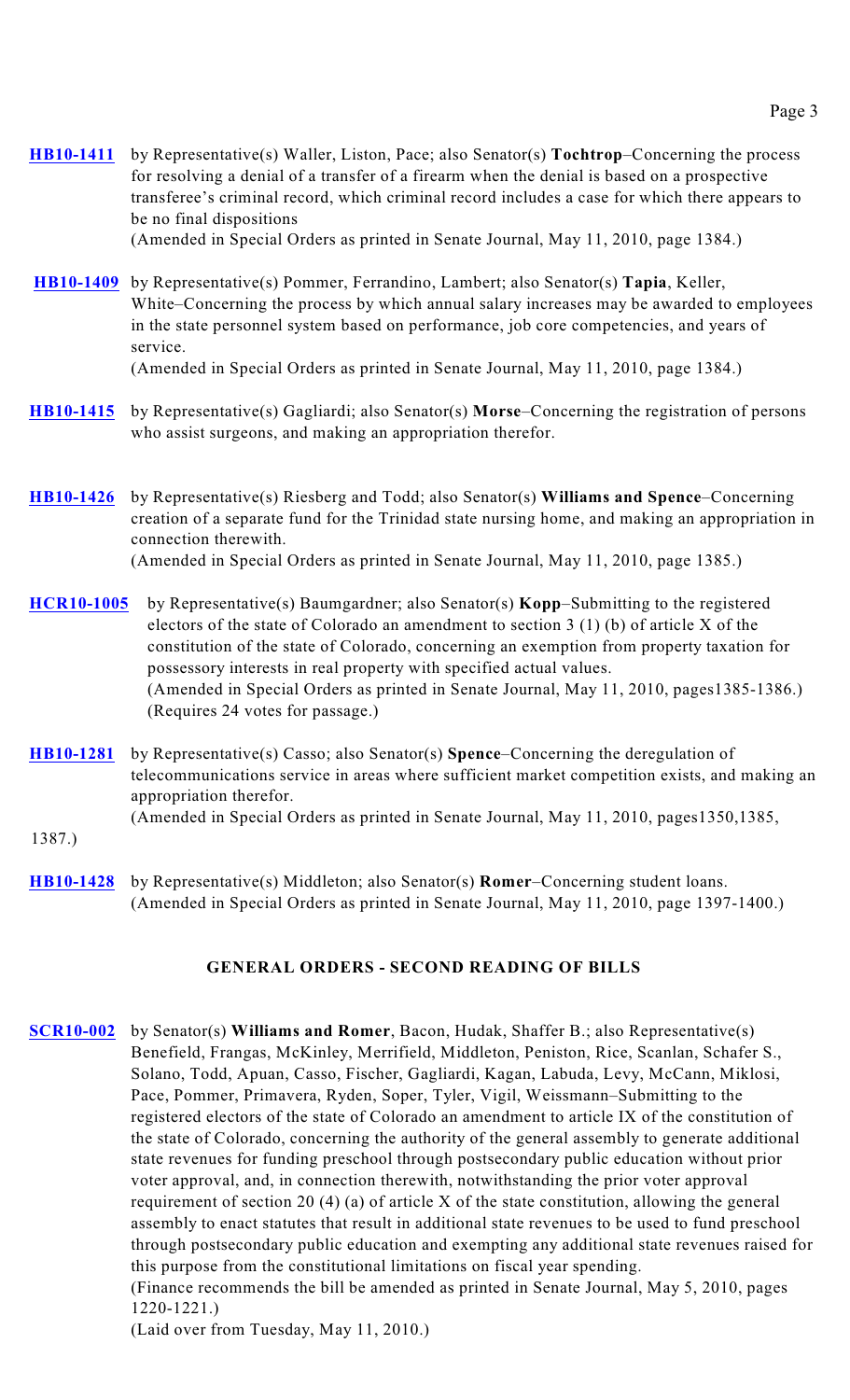#### Page 4

## **CONSIDERATION OF RESOLUTIONS**

- **[SJR10-050](http://www.leg.state.co.us/clics/clics2010a/csl.nsf/fsbillcont3/D400909F23F05CD287257718005D7C98?Open&file=SJR050_01.pdf)** by Senator(s) **Morse**, Shaffer B., Penry; also Representative(s) Weissmann, Carroll T., May–Concerning the appointment of a joint committee to notify the Governor that the Second Regular Session of the Sixty-seventh General Assembly is about to adjourn sine die. (Laid over from Monday, May 10, 2010.)
- **[SJR10-042](http://www.leg.state.co.us/clics/clics2010a/csl.nsf/fsbillcont3/057D7BE609FF189E872576CB0081ACC7?Open&file=SJR042_01.pdf)** by Senator(s) **Penry**; also Representative(s) King S., Bradford–Concerning the designation of a portion of Interstate Highway 70 as the "Wade Oglesby Citizen Hero Memorial Highway". (Laid over from Tuesday, May 11,2010.)
- **[HJR10-1028](http://www.leg.state.co.us/clics/clics2010a/csl.nsf/fsbillcont3/1E645E02E361067F872576DD00768A1D?Open&file=HJR1028_en2.pdf)** by Representative(s) Kerr A., Apuan, Benefield, Casso, Court, Hullinghorst, McCann, Merrifield, Middleton, Miklosi, Pace, Scanlan, Solano, Todd, Tyler, Vigil; also Senator(s) **Williams**, Bacon, Foster, Gibbs, Heath, Hudak, Johnston, Morse, Newell, Romer, Sandoval, Schwartz, Steadman, Tapia, Tochtrop–Concerning a request for the United States Congress to adopt legislation that promotes jobs and innovative energy development, heightens national energy and economic security, positions the United States to be an international leader in the field of clean energy, and addresses the consequences of climate change without preempting states' rights to control emissions or promote renewable energy. (Laid over from Tuesday, May 11,2010.

**[HJR10-1027](http://www.leg.state.co.us/clics/clics2010a/csl.nsf/fsbillcont3/3460B33B43E107BB8725770600675732?Open&file=HJR1027_en2.pdf)** by Representative(s) Curry and Sonnenberg; also Senator(s) **Williams**, White–Concerning the recognition of industrial hemp as a valuable agricultural commodity, and, in connection therewith, urging Congress to clarify the federal definition of industrial hemp, facilitate domestic production of industrial hemp, and remove barriers to state regulation of the production of industrial hemp. (Agriculture & Natural Resources recommends the bill be amended as printed in Senate Journal, May 7, 2010, page 1287.)

(Laid over from Tuesday, May 11,2010.

- **[HJR10-1019](http://www.leg.state.co.us/clics/clics2010a/csl.nsf/fsbillcont3/5B9A776C8FAB40C6872576CC007E806E?Open&file=HJR1019_en2.pdf)** by Representative(s) Baumgardner, Acree, Balmer, Bradford, Curry, DelGrosso, Fischer, Gardner B., Gardner C., Gerou, Kerr J., King S., Labuda, Lambert, Liston, Looper, Massey, May, McKinley, McNulty, Murray, Priola, Roberts, Scanlan, Sonnenberg, Soper, Stephens, Summers, Swalm, Tipton, Tyler, Vaad, Vigil, Waller; also Senator(s) **Penry**, White–Concerning the distribution of federal mineral leasing revenues to counties in Colorado (Laid over from Tuesday, May 11,2010.
- **[HJR10-1024](http://www.leg.state.co.us/clics/clics2010a/csl.nsf/fsbillcont3/FDECD93001533A8F872576CE0075687E?Open&file=HJR1024_en2.pdf)** by Representative(s) Scanlan, Curry, Gerou, King S., Levy, Massey, Nikkel, Roberts, Vigil; also Senator(s) **Gibbs**–Concerning the Colorado bark beetle epidemic. (Laid over from Tuesday, May 11,2010.
- **[HJR10-1025](http://www.leg.state.co.us/clics/clics2010a/csl.nsf/fsbillcont3/716FDDFF193810EC87257705007055D3?Open&file=HJR1025_en4.pdf)** by Representative(s) Primavera, Benefield, Frangas, Merrifield; also Senator(s) **Spence**–Concerning recognition of the history of the disability rights movement, and, in connection therewith, proclaiming Disability History Week in Colorado. (Laid over from Tuesday, May 11,2010.
- **[SR10-010](http://www.leg.state.co.us/clics/clics2010a/csl.nsf/fsbillcont3/FE00F588531DEBA28725771B005E28C2?Open&file=SR010_01.pdf)** by Senator(s) **Morse**; –Concerning amendments to the Rules of the Senate regarding appointments to certain legislative committees. (Laid over from Tuesday, May 11,2010.
- **[HJR10-1022](http://www.leg.state.co.us/clics/clics2010a/csl.nsf/fsbillcont3/DC141A6909D092A4872576F80061DD35?Open&file=HJR1022_en2.pdf)** by Representative(s) Tipton and Baumgardner; also Senator(s) **White**–Concerning modification of the federal "Hatch Act of 1939" for certain government employees in rural areas whose positions preclude them from running for partisan political office.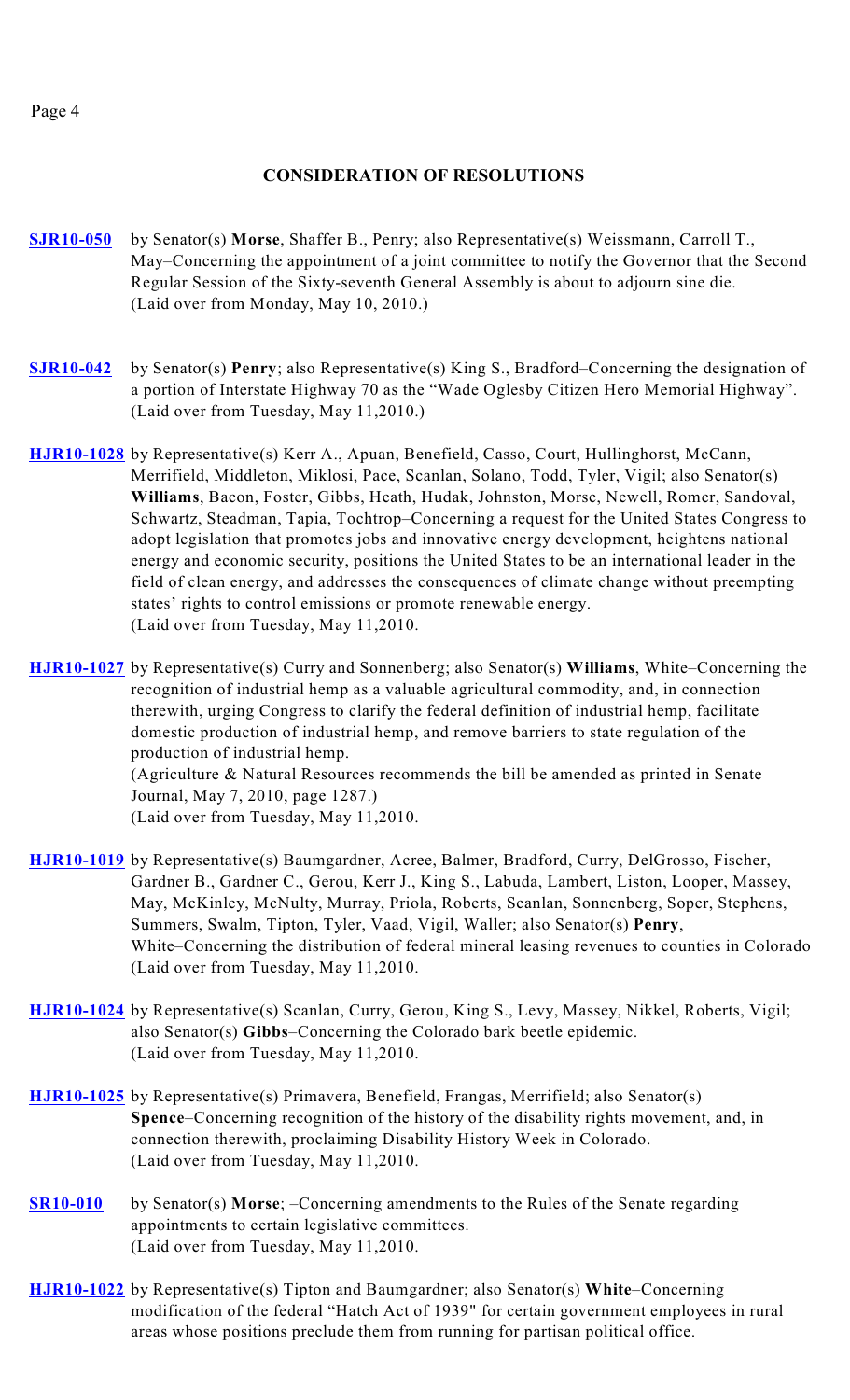## **CONSIDERATION OF CONFERENCE COMMITTEE REPORTS**

.

**[SB10-114](http://www.leg.state.co.us/clics/clics2010a/csl.nsf/fsbillcont3/EE0C5D42BEABCE40872576AB00760D21?Open&file=114_rer.pdf)** by Senator(s) **Carroll M.**; also Representative(s) Weissmann–Concerning the "Colorado Taxpayer Transparency Act of 2010". (Amended as printed in House Journal, May 5, pages 1634-1635 and May 10, page 1738.) House Conferees: Representatives Weissmann, chair, Primavera and B. Gardner. Senate Conferees: Senators Carroll, chair, Steadman and Kopp. First Report of the First Conference Committee on SB10-114, printed in Senate Journal, May 11, 2011, page 1387-1388.)

### **CONFERENCE COMMITTEES TO REPORT**

**[HB10-1188](http://www.leg.state.co.us/clics/clics2010a/csl.nsf/fsbillcont3/4FD1374D97E6422B872576AA00693103?Open&file=1188_rer.pdf)** by Representative(s) Curry, Fischer, Labuda, Massey, Scanlan; also Senator(s) **Hodge**, Gibbs, Heath, Tochtrop–Concerning clarification of the scope of the existing right of navigation of guides employed by river outfitters. (Amended as printed in Senate Journal, March 19, 2010, page 606.) House Conferees: Representatives Curry, chair, Scanlan and Sonnenberg. Senate Conferees: Senators Hodge, chair, Tapia and White. The House has granted permission for the First Conference Committee to go beyond the scope of the differences between the two houses. (Laid over from Monday, May 10, 2010.)

**[HB10-1364](http://www.leg.state.co.us/clics/clics2010a/csl.nsf/fsbillcont3/9D1093E022AF9AB5872576C50057A9DB?Open&file=1364_rer.pdf)** by Representative(s) Ryden; also Senator(s) **Hudak**–Concerning the sex offender management board, and, in connection therewith, continuing the sex offender management board, and making an appropriation**.** (Amended as printed in Senate Journal, May 7, 2010, pages 1292-1293 and May 10, 2010, pages 1325-1326.) House Conferees: Representatives Ryden, chair, Levy and Nikkel. Senate Conferees: Senators Hudak, chair, Steadman and King.

**Wednesday, May 12, 2010**

**SENATE COMMITTEE MEETINGS Wednesday, May 12, 2010**

#### **CONFERENCE COMMITTEE ON [HB10-136](http://www.leg.state.co.us/clics/clics2010a/csl.nsf/fsbillcont3/E1BCEF14BFB7AE6D872576BF0075BAAA?Open&file=1360_rev.pdf)4 12:00 P.M. 0109**

**[HB10-1364](http://www.leg.state.co.us/clics/clics2010a/csl.nsf/fsbillcont3/9D1093E022AF9AB5872576C50057A9DB?Open&file=1364_rer.pdf)** by Representative(s) Ryden; also Senator(s) **Hudak**–Concerning the sex offender management board, and, in connection therewith, continuing the sex offender management board, and making an appropriation**.** (Amended as printed in Senate Journal, May 7, 2010, pages 1292-1293 and May 10, 2010, pages 1325-1326.) House Conferees: Representatives Ryden, chair, Levy and Nikkel. Senate Conferees: Senators Hudak, chair, Steadman and King.